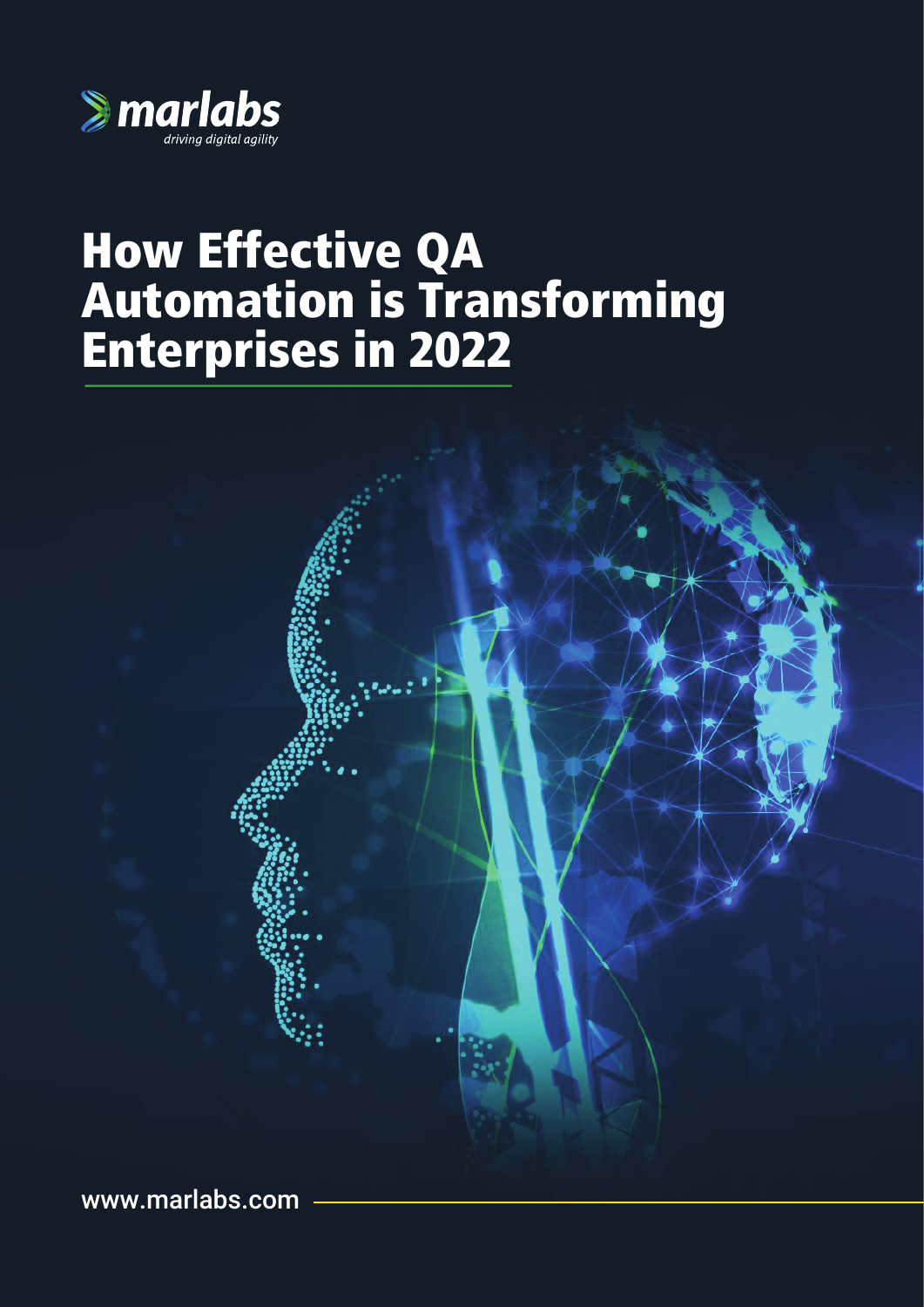#### **TABLE OF CONTENTS**

| 1 <sub>1</sub> |                                    |                |
|----------------|------------------------------------|----------------|
| 2.             | How has QA evolved over the years? |                |
| 3.             |                                    | -2.            |
| 4.             |                                    |                |
| 5.             |                                    |                |
| 6.             |                                    |                |
| 7.             |                                    |                |
| 8.             |                                    | $\overline{6}$ |
| 9.             | Tosca self-healing AL.             | 6              |
| 10.            |                                    | $\overline{6}$ |

 $\bullet$ 

 $\circ$ 

 $\bullet$ 

 $\bullet$ 

 $\sum_{i=1}^{n}$ 

How Effective QA Automation is Transforming Enterprises in 2022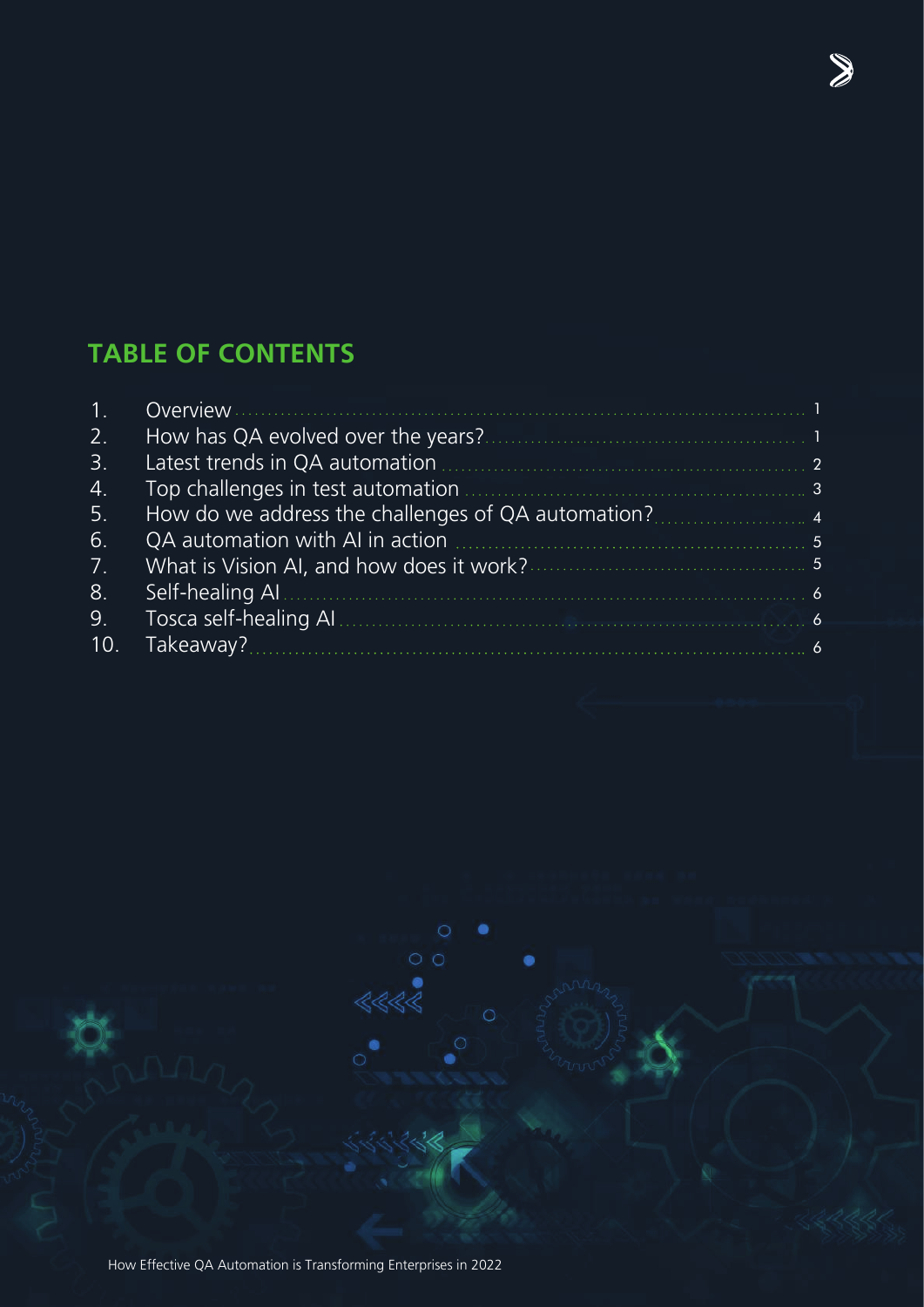

#### **Overview**

As we step into 2022, there are a lot of opportunities and renewed synergies for growth in the field of QA automation. Organizations aim to improve project efficiencies across the board. There are many trends in quality engineering automation. Today, we'd like to focus on a singular important tenet of QE automation and do a deep dive—the AI/ML space. We will explore some of the areas AI/ML will shine in and some of the benefits it could reap. We will also shed some light on some of the nuances where AI/ML works and where it doesn't.

### How has QA evolved over the years?

In our 20+ years of experience in the technology space, we have seen that the needs and methodologies of projects followed the 'waterfall' model. A lot of these project phases worked serially. The first form of automation arrived in Excel macros and VBAs. That said, the market has evolved over the years. There has been a solid shift to the Agile methodology over the last decade. While the transition to Agile was underway, much focus and maturity were shifted to test automation that leveraged data-driven, keyword-driven, and hybrid-driven frameworks.

At the same time, the steps that the automation initiatives had to take were significant. In the Agile phase, the adoption of automation has increased significantly. As a result, the coverage of test automation has increased too. With the evolution of DevOps in the last 5–10 years and the adoption of CI/CD in delivery, most current projects require bespoke test automation approaches. It must be explored so that testing can be completed within set timelines. This has led to various test automation tools coming to the fore. Emerging technologies have helped QA automation evolve and adapt to the growing technology needs.

#### Acceleration in the QA Space



- Speed shouldn't compromise quality
- $\blacksquare$  Testing has to be smart enough with growing technology landscape

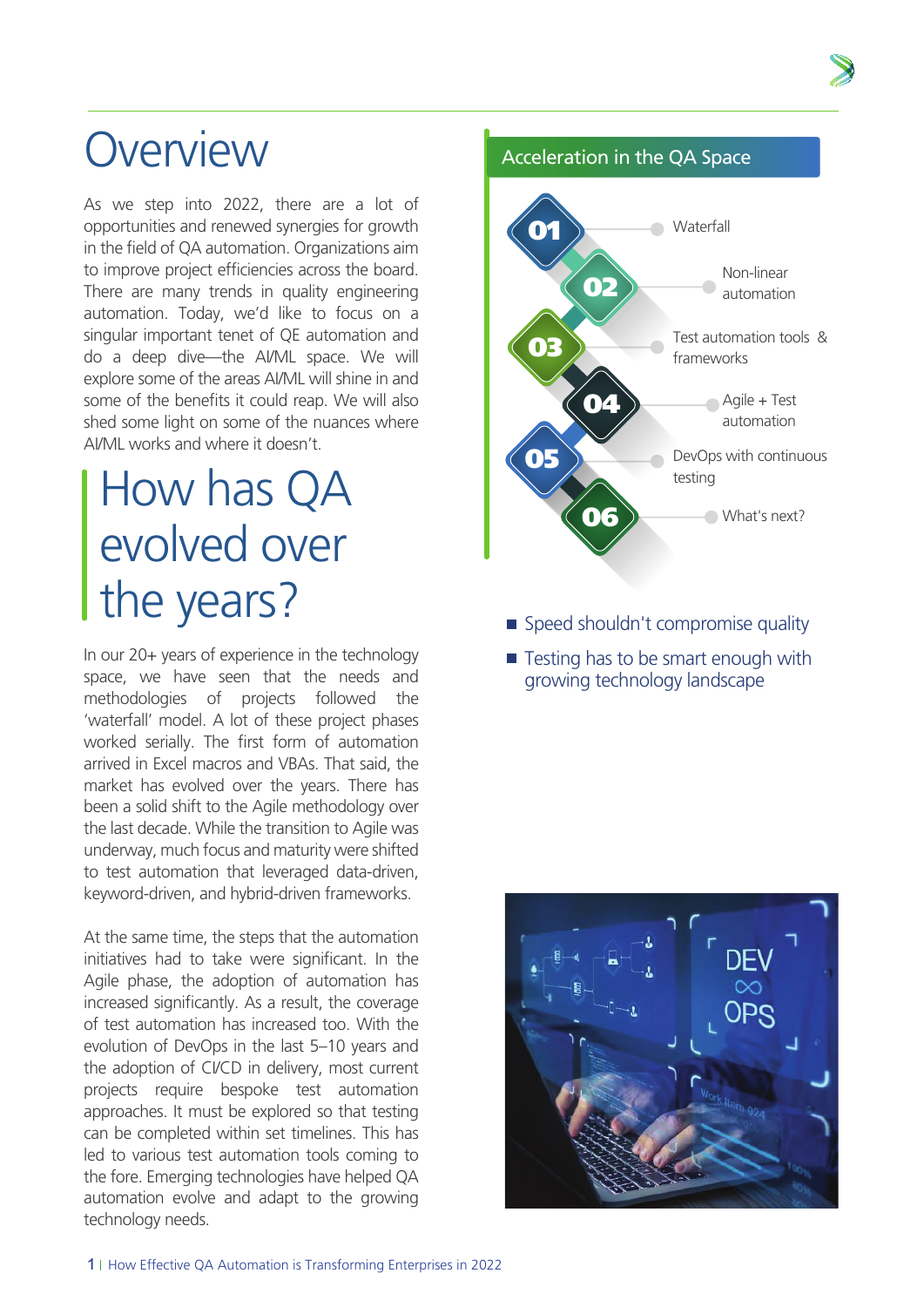### Latest trends in QA automation

From a tech adoption and test automation standpoint,

#### Digital adoption—

refers to the advancements of 'digital' and the proportionate changes in the test automation field. In the last two years, post-Covid, much focus has led industries to adopt digital and become digitally savvy. The urgency to shift to digital has made the testing phase vital. i.e., any applications built must be a multi-form factor and must be created and tested across multiple channels to yield a better omnichannel experience. A deep digital focus strategy is equally important—the 'n' and 'n-1' versions on mobile hardware and software are predominantly what is being focused upon. Most applications nowadays are 3-tier or multi-tiered, and there is much involvement of microservices and containerization. Keeping this in mind, in the middle tier levels, APIs, services, etc., is not just on the UI. More focus is on API testing, backend database, and data testing. Automation has evolved beyond user interfaces, and the onus is now on tiered application-driven automation. This is a trend/norm now that every tester must focus on. Many great tools on the mobility and API sides and robust platforms like Tosca can work across all applications. On the functional side, there are other areas where automation must be adopted, such as usability aspects of the application, customer experience in terms of how an end-user would look at it, what sort of testing and automation can be done, and accessibility (for people who have trouble going through websites).

#### **D** JavaScript-based front-end frameworks—

standard .NET-based applications in the past were very different from those in use today, especially in Java-based scripting. The frameworks have evolved too. Newer Java-based frameworks have led to a more application-based focus with the modern web.

Examples of such frameworks are: Protractor (Angular), NightJS (AEM), Cypress (JS) etc.

**B** Robotic process automation (RPA) resides on the correction layer, and many organizations leverage RPAs in test automation. Some new players focus on tool rationalization and consolidation. There is a strong link around leveraging RPA on the test automation side. While these might be technological advancements, what happens at the backend for test automation depends on how the automation is being built.

Most of the prominent frameworks (keyword-driven/data-driven/procedural)—so meone would essentially have to do the coding. This led to a barrier of who could only contribute to automation and who could be an automation champion. Script-less automation has emerged in the last couple of years to eliminate this barrier and bring collaboration and automation to business users and testers. This automation helped the business users and teams be part of test automation (including non-programmers).

▶ Speed vs. quality—with the adoption of tools, technologies, and methodologies, test automation has grown significantly. At the same time, the timelines to release applications have shrunk tremendously.

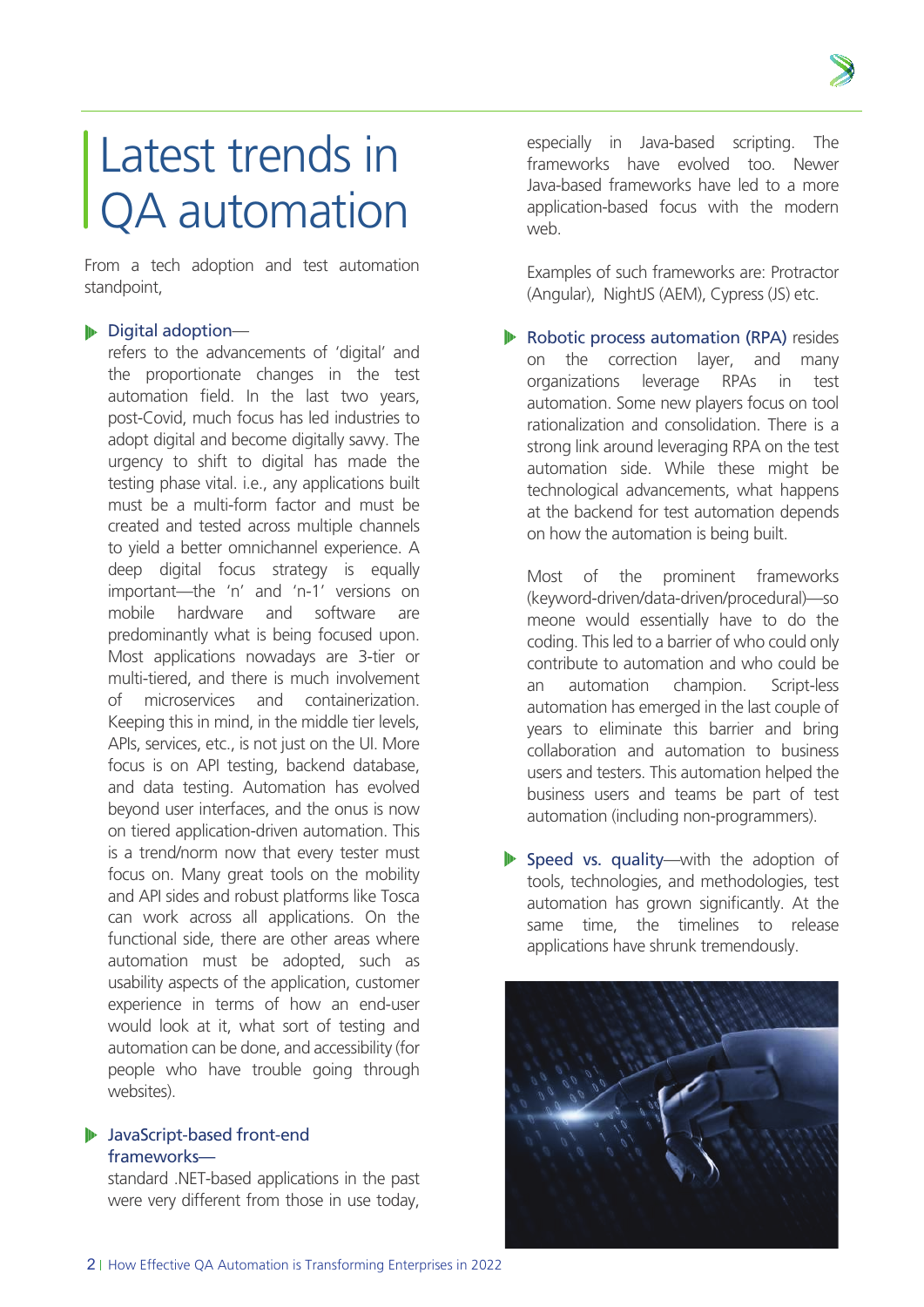### Top challenges in test automation

There has been tremendous improvement in automation coverage levels—adoption and test automation practices. These two are a must-have in all projects right at the beginning. However, implementing test automation across an enterprise remains a difficult challenge.



#### **►** Lack of test type and tester support—

medium/large enterprises have existed for 20–30 years. They have developed various technologies around mainframe tech, desktop applications, responsive web apps, mobile apps, IoT-enabled technologies, etc.

Slow developer feedback—speed of input given to the dev team is vital. In a typical Agile sprint, one might have to deal with around 10–12 builds in a 2-week sprint. During this time, teams need to pass on timely feedback about application quality by running tests daily. Many times, there are challenges around this. Primarily because the test automation levels are low, and even on the higher side, they often aren't integrated with DevOps plans. It becomes challenging to run unattended tests during the build.

Inability to generate insights—much data is collected as part of testing and made available for the respective teams. However, dashboards created around this data rarely provide valuable insights to a tech architect/test manager to help them decide when a product should be released. As a result, the insights aren't being derived meaningfully.

- $\blacktriangleright$  Inability to identify impact is very hard for developers to write unit tests during a two-week sprint. As a result, the expectation is that testers should find 100% of the defects during testing. This is an over-reliance on the testing team, and the result is often a prolonged and inefficient feedback loop. Most defects are logged towards the end of the test cycle, and the user stories don't move into completion due to many bugs. Some organizations have achieved very high automation coverage for unit testing and on-time testing. Thousands of regression tests made available in these companies can complete testing in just a few days. However, it is often difficult to understand what is to be tested when a new build is given to the testing team. Very often, teams take calculated guesses with risk-based testing. This results in passing on defects to production teams.
- **I** High maintenance and failure analysis effort—in organizations with high volumes of UI-based automation scripts, one of the most common challenges observed is that many scripts fail during automation test cycles primarily due to changes in the application.

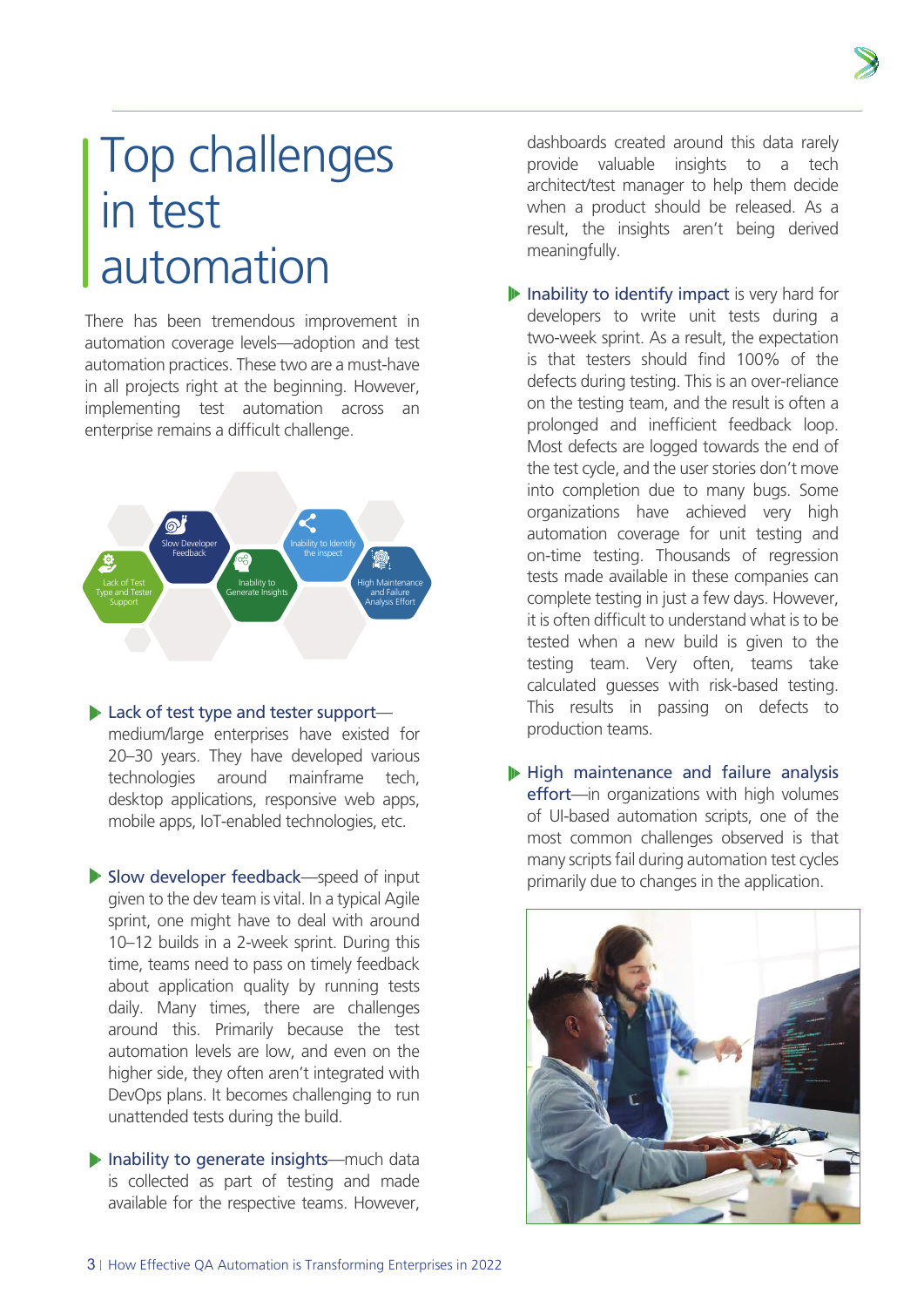Several changes are happening to UI technology, too, with the onset of various new, updated frameworks. Due to this, UI automation scripts depend on web pages and mobile screens. So, many test scripts fail when these pages are updated, and one tries to run them during a formal regression cycle. And time gets wasted trying to fix these problems and re-running the regression tests, and, in some cases, manual testing might have to be taken up too. On average, testing teams spend around 20–25% of their time allotted to test execution on failure analysis.

### How do we address the challenges of QA automation?

Artificial intelligence can augment engineers with intelligence.

#### ▶ Platform approach—

this is platform-enabled quality engineering. A platform-based approach over multiple tools in an organization would be more beneficial. This is very relevant in today's world. Today, numerous tools exist around test automation and different types of testing. It is challenging for tech teams to move from one individual tool to another as the user interface may vary, the approach to automation is different, and so on. A singular platform like Tosca can be used be for different types of testing, automate other technologies, automate legacy applications, etc. This could also be a good bet for end users. Platform-based approaches bring in better reporting. All capabilities around functional and non-functional testing can feed in data to an analytics/reporting platform from where we can derive valuable insights and take decisions.

- **I**. Intelligent test generation—today, many AI-based solutions can help you generate tests at a much faster pace. E.g., let's consider a piece of Java code that a developer has written. Some tools have the intelligence to go through the code logic and generate unit test cases. This dramatically improves developer coverage and can save much time that would otherwise have been spent on the generation of dev tests. In addition, this can be applied to end-to-end tests—to generate the optimal number of test cases.
- **Autonomous testing**—how do we reduce and optimize tests? Using crawling bots that are automation scripts made to pass through an application. The bots have the intelligence to go through every application screen and identify the workflow based on algorithms. This can address compatibility issues across different mediums such as web, mobile, etc. In addition, autonomous bots are great for reducing the timeframes of the feedback given to the dev team.
- Predictive analytics-Tableau and PowerBI are great for dashboards. Algorithms can be used for generating simple insights. For example, you could predict the number of defects. You could develop the top 100 tests in terms of cost, quality when testing should be stopped, etc. The importance of this will get better over time.

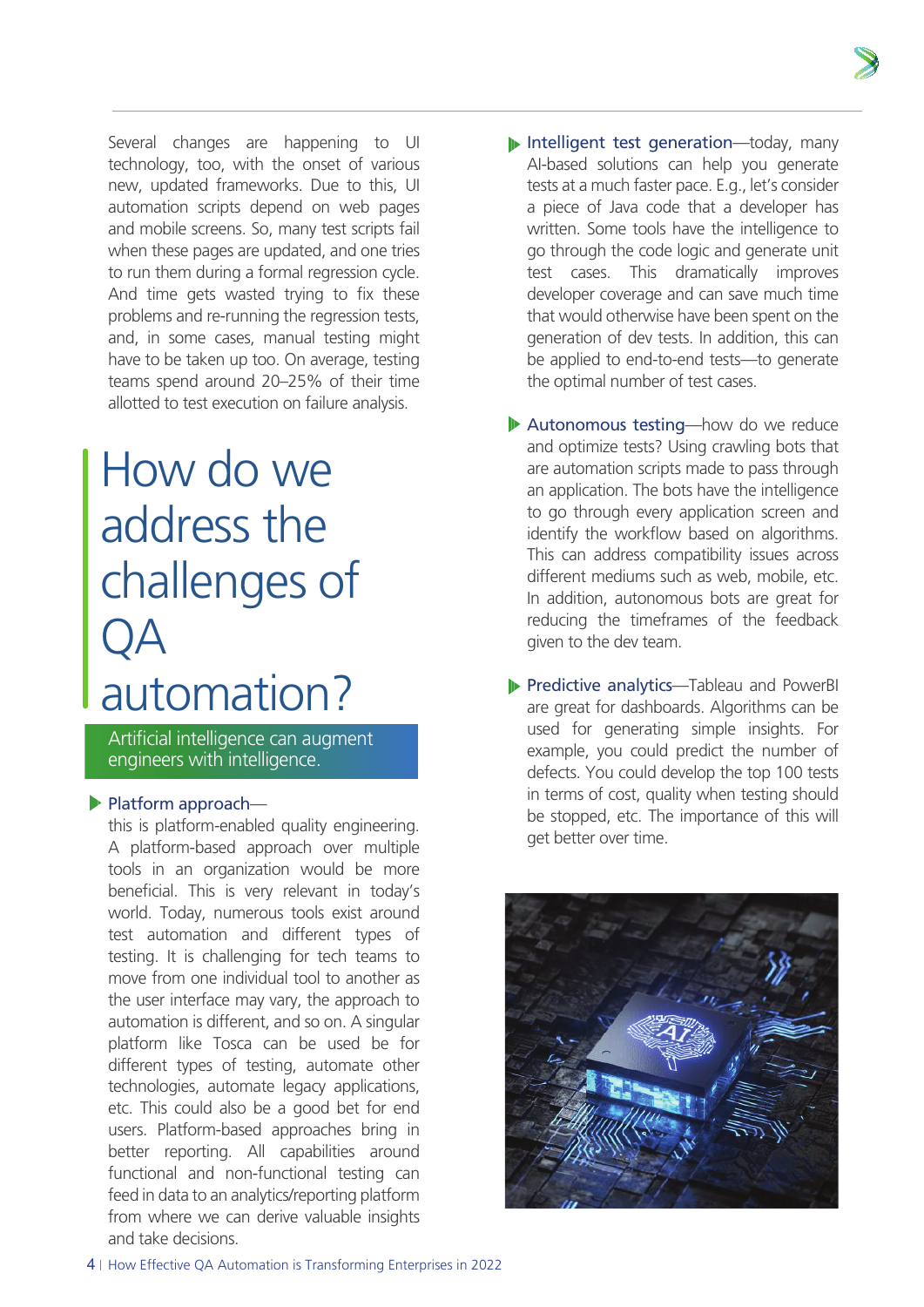**Change analyzer**—it would be great to have a solution that analyses application changes automatically and thereby helps to reduces maintenance overhead and test failure rates.

### QA automation with AI in action

How does AI allow us to create tests that can keep up with the speed and time-to-market? What are some of the revolutionary things we can do with features such as self-healing? One of the good things about AI tech is it is intended to solve a specific problem (speed, stability, simplicity). This helps ensure that we're putting our minds to solve the best problems rather than getting stuck with scripts.

### What is Vision AI, and how does it work?

Vision AI is a real-time object tracking engine. It picks out every piece of information on a screen and catalogues it. Vision AI can look at a screen and accurately predict the interaction. We can stub things out even before the dev team starts their work. Vision AI can create a module based on a wireframe or module. When designed early in the cycle, AI testing tools can build tests quickly in the cycle (even before the UI is created). We can declutter the space we get into when we try to push features to production as fast as possible. We can stay apace with DevOps groups and sprints by getting in early and designing these tests before.

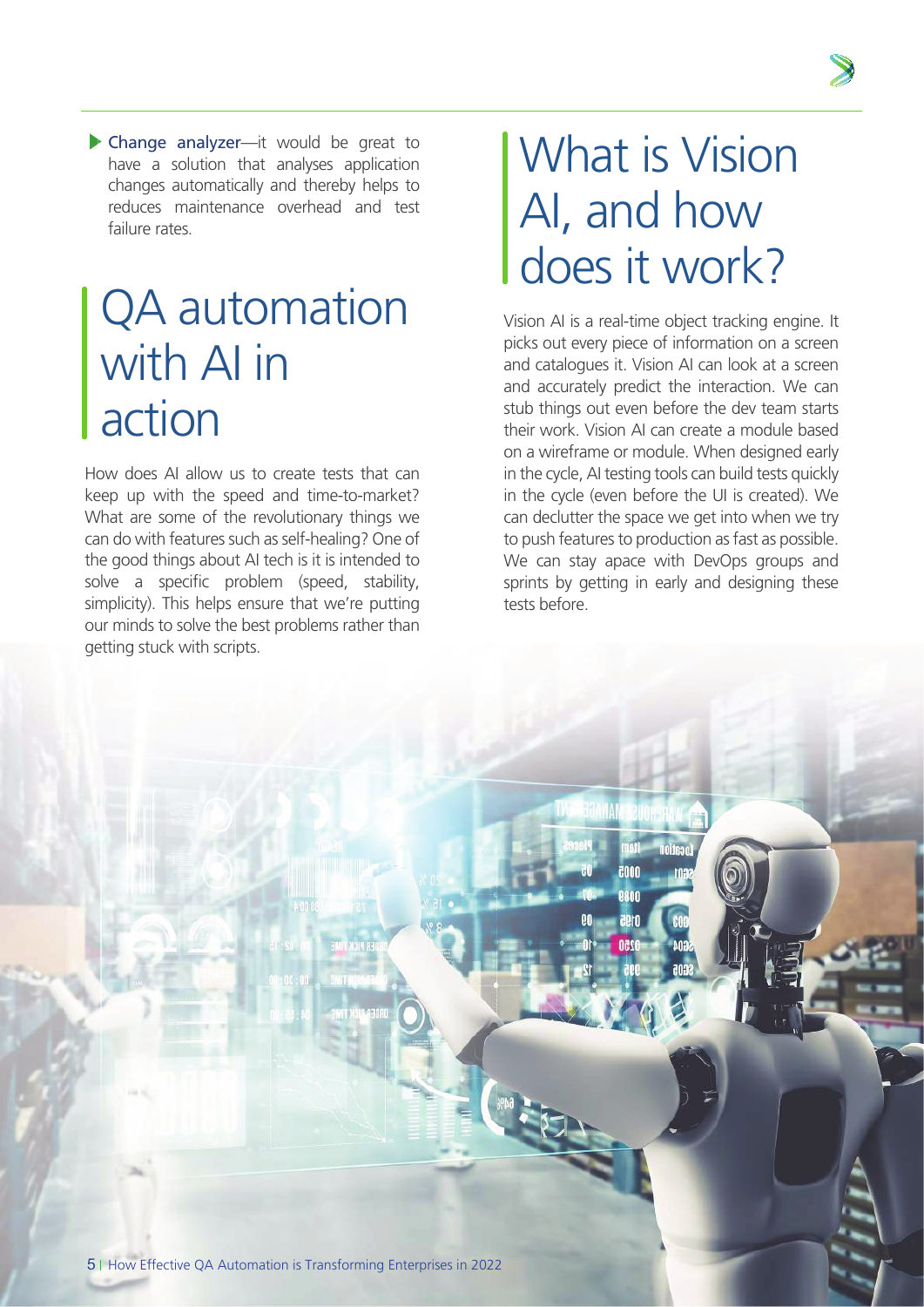# Self-healing AI

We should aim to write super resilient tests. Using Tosca, we can tell the tool to look at a test and make observations. The next time the test runs, something may have changed in the feature. A developer may have pushed a change. Usually, even a minute change can break testing cycles, and one would have to go back, recode, x the module, etc. However, with Vision AI, we can have Tosca figure this out for us and bridge the gap. This will help build on resilient tests that are immune to small changes and doesn't break—this reduces roadblocks to testing and iterations.

## **Tosca** self-healing AI

Tosca's self-healing AI automatically recognizes new object identifiers as applications change, leading to more stable, resilient, and faster test automation. It is available for both the TBox and Vision AI engines.

# Takeaway?

Marlabs has deep quality engineering expertise. Our partnership with Tricentis as a strategic partner will ensure that we provide the best quality engineering solutions and continuous testing initiatives that your organization might need.



George Ukkuru Technology Principal QE & Automation **Marlahs** 



#### Siva Prasanna Vanapalli

Associate Vice President Quality Engineering & DevOps Practice **Marlabs**